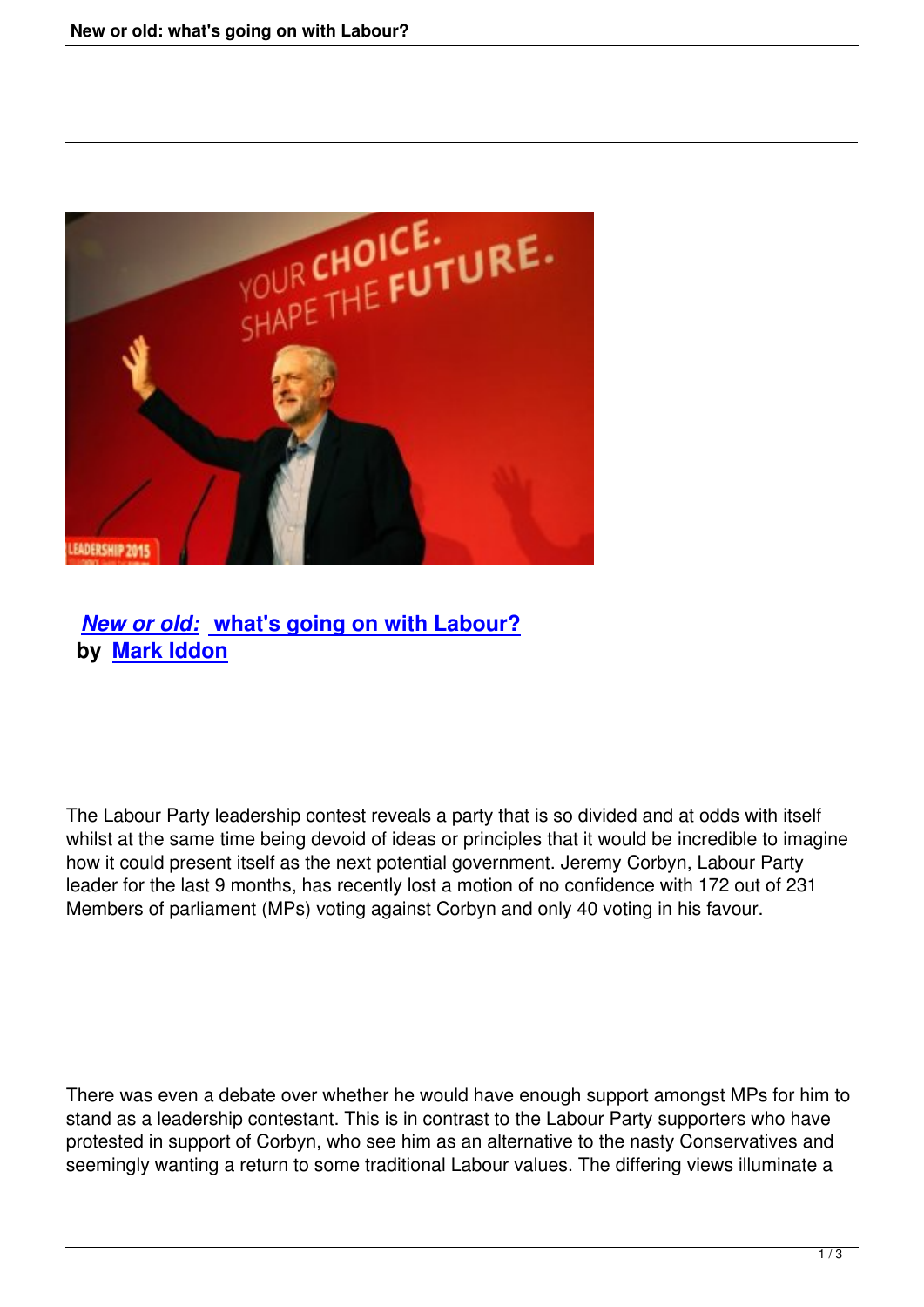widening gap between MP's and Labour party supporters. If MPs were serious about connecting with the electorate they could listen a little more to what their party members say rather than presuming that the electorate should get, and be happy with what and who they are given.

The contender to Jeremy Corbyn is Owen Smith, former Shadow Work and Pensions Secretary, who has been careful to be respectful towards Jeremy Corbyn and said he would have him as President of the Party if he succeeded in his leadership campaign. He said that he respects Corbyn as a politician but doesn't think he is strong enough as a leader. Smith doesn't promise a new direction for the Labour Party but stronger leadership from a normal guy with a normal background who's married with children.

Some MP's are frustrated that Corbyn didn't make a stronger case for Remain during the European Union (EU) referendum which may be down to the fact that he was toeing the party line rather than having any real conviction to remain in the EU. Angela Eagle, highly critical of Jeremy Corbyn, announced her entry into the leadership contest but retracted when Owen Smith stepped forward, possibly in order to avoid having a more divisive contest that could cause a split in a vulnerable Party.

The Conservatives, by contrast, have had a change of leadership in the space of just over 2 weeks where David Cameron, who had been leader of the party since 2005 and Prime Minister for the last 6 years, albeit in Coalition with the Liberal Democrats 2010 – 2015, resigned the day after the EU referendum. Theresa May became the unchallenged leader after Michael Gove put himself forward but quickly side stepped for Teresa before being sacked by her a few days later.